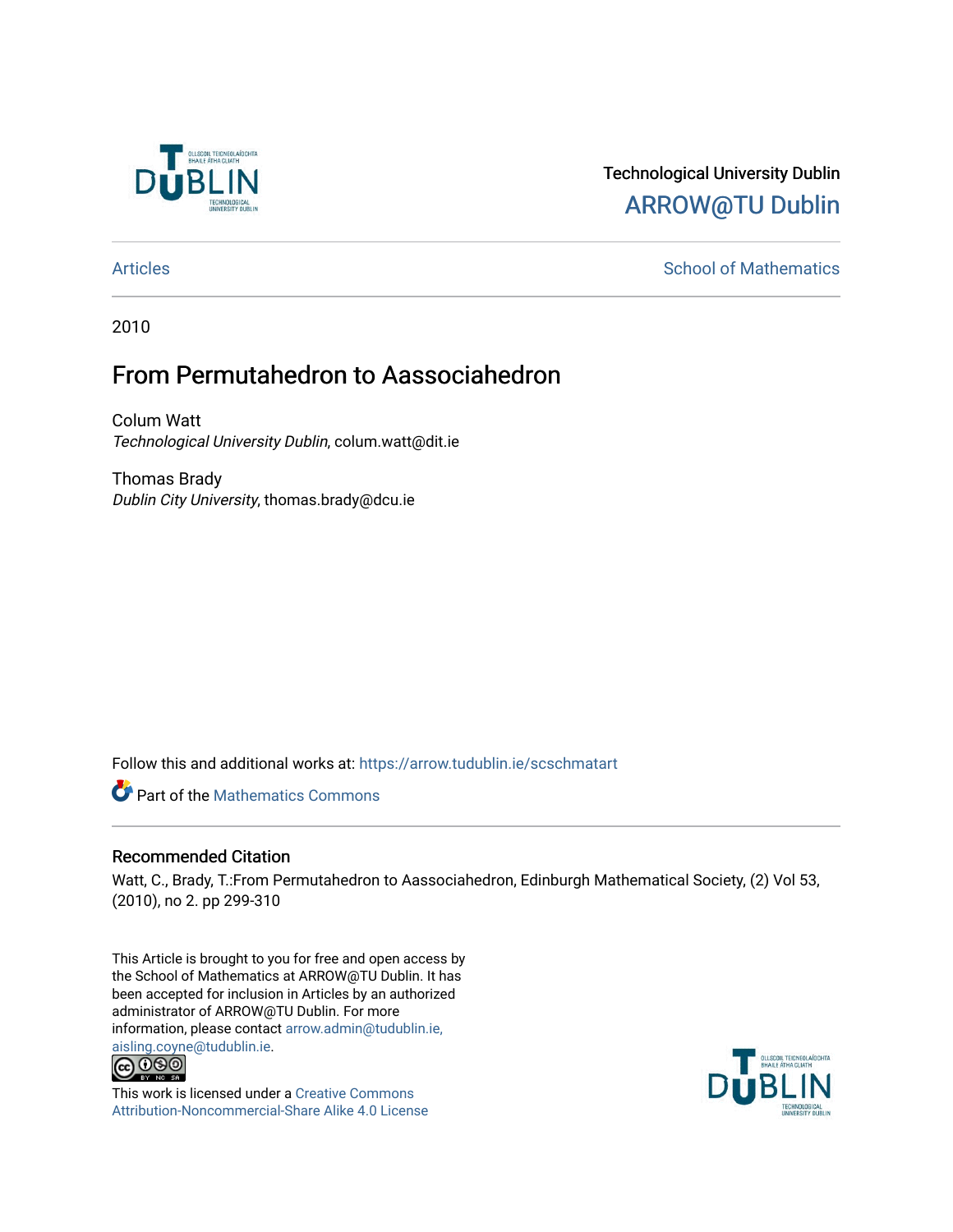## **FROM PERMUTAHEDRON TO ASSOCIAHEDRON**

# THOMAS BRADY AND COLUM WATT

ABSTRACT. For each finite real reflection group  $W$ , we identify a copy of the type-*W* simplicial generalised associahedron inside the corresponding simplicial permutahedron. This defines a bijection between the facets of the generalised associahedron and the elements of the type *W* non-crossing partition lattice which is more tractable than previous such bijections. We show that the simplicial fan determined by this associahedron coincides with the Cambrian fan for *W*.

## 1. INTRODUCTION

Let *W* be an irreducible finite real reflection group of rank *n* acting on **R** *n* . The *type-W simplicial permutahedron* is the simplicial complex obtained by intersecting the unit sphere  $S^{n-1}$  with the fan defined by the reflecting hyperplanes of *W*. The *type-W simplicial generalised associahedron* is obtained by intersecting the unit sphere  $S^{n-1}$  with the cluster fan associated to a chosen Coxeter element *c* of *W* (see [3]). Since its introduction, similarities have been noticed between the local structures of the generalised associahedron and the corresponding permutahedron. In the  $W = A_n$  case, this relationship was investigated in [8]. In [5], a combinatorial isomorphism (which is linear for bipartite factorisations of *c*) is constructed between the cluster fan and the Cambrian fan, a certain coarsening of the fan defined by the reflecting hyperplanes of *W*. In [4] it is shown that the Cambrian fan is the normal fan of a simple polytope.

This paper constructs the *c*-Cambrian fan for a bipartite Coxeter element *c*, without using Coxeter-sortable elements. Our approach exhibits the *c*-Cambrian fan as the fan determined by the image  $\mu(AX(c))$ of an isometric copy *AX*(*c*) of the simplicial generalised associahedron under the linear isomorphism  $\mu = 2(I - c)^{-1}$  from [2]. The vertex set of the complex  $AX(c)$  consists of the positive roots and the first *n* negative roots relative to the total ordering on roots defined in [2]. We show that the codimension one simplices of  $\mu(AX(c))$  are pieces of the

*Date*: 11 April 2008.

<sup>2000</sup> *Mathematics Subject Classification.* Primary 20F55; Secondary 05E15.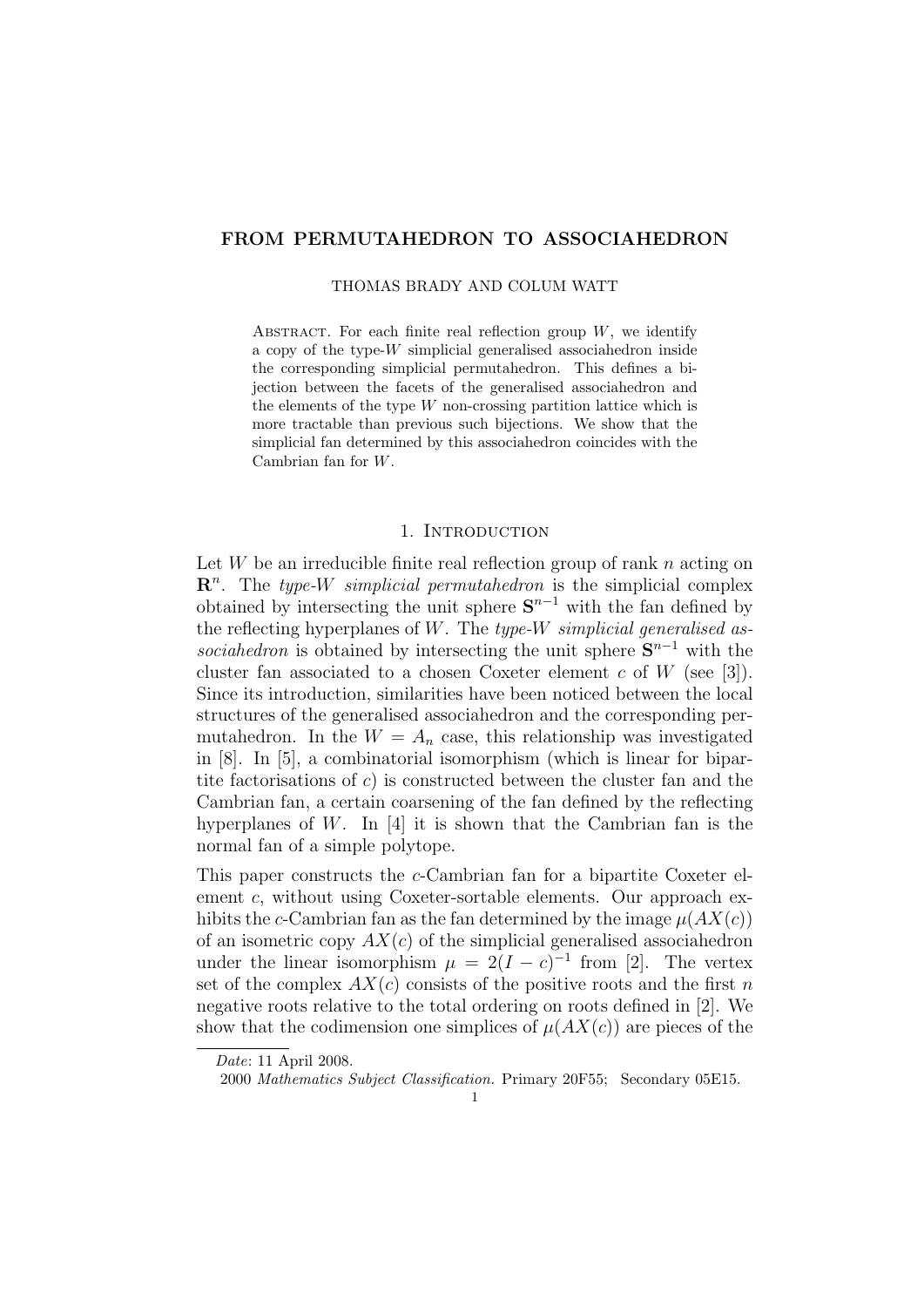original reflecting hyperplanes and that each facet is a union of permutahedron facets. Thus the fan defined by  $\mu(AX(c))$  is a coarsening of the fan determined by the reflection hyperplanes and we show that this fan coincides with the *c*-Cambrian fan.

The set of facets of  $\mu(AX(c))$  and the non-crossing partition lattice, NCP*c*, are equinumerous (see, for example, [1]). In the current setting, this can be shown with the following easily described bijection.

For each  $w \in \text{NCP}_c$ , define a region  $F(w)$  in  $\mathbb{R}^n$  as follows. Let  $\{\delta_1, \ldots, \delta_k\}$  be the simple system for the parabolic subgroup determined by *w* (with reflection set consisting of those reflections in *W* whose fixed hyperplanes contain the fixed subspace of *w*) and let

 $\{\theta_1, \ldots, \theta_{n-k}\}\)$  be the simple system for the parabolic subgroup determined by *cw−*<sup>1</sup> . Now set

$$
F(w) = \{ x \in \mathbf{R}^n \mid x \cdot \delta_i \le 0 \text{ and } x \cdot \theta_j \ge 0 \}.
$$

Our main theorem is the following.

**Theorem 1.1.** *The collection*  ${F(w) \mid w \in NCP_c}$  *is the set of facets of a complete simplicial fan. Moreover, this fan is linearly isomorphic to the corresponding cluster fan.*

**Note:** The recent paper [6] defines cones for a general (not necessarily finite) *W* via Coxeter-sortable elements. We expect that these cones should coincide with the facets  $F(w)$  for finite *W* and bipartite *c*, but this has not been shown.

# 2. Preliminaries

Fix a fundamental chamber *C* for the action of *W* on  $\mathbb{R}^n$ , denote the inward unit normals by  $\alpha_1, \ldots, \alpha_n$  and let  $R_1, \ldots, R_n$  be the corresponding reflections. Assume that  $S_1 = {\alpha_1, \dots, \alpha_s}$  and  $S_2 =$  $\{\alpha_{s+1}, \ldots, \alpha_n\}$  are orthonormal sets. Let  $c = R_1 R_2 \ldots R_n$  be the corresponding bipartite Coxeter element. Letting **T** be the set of all reflections in *W*, the total reflection length function on *W* is defined by

$$
\ell(w) = \min\{k > 0 \mid w = T_1 T_2 \dots T_k, T_i \in \mathbf{T}\}.
$$

We recall from [2] that  $\ell(w)$  is the dimension of  $M(w)$ , the orthogonal complement of the fixed subspace of the orthogonal transformation *w*. The total reflection order on *W* is defined by

 $u \preceq w$  if and only if  $\ell(u) + \ell(u^{-1}w) = \ell(w)$ 

and the set of  $W$ -noncrossing partitions,  $NCP<sub>c</sub>$ , is defined to be the subset of *W* consisting of those elements *w* satisfying  $w \prec c$ . Associated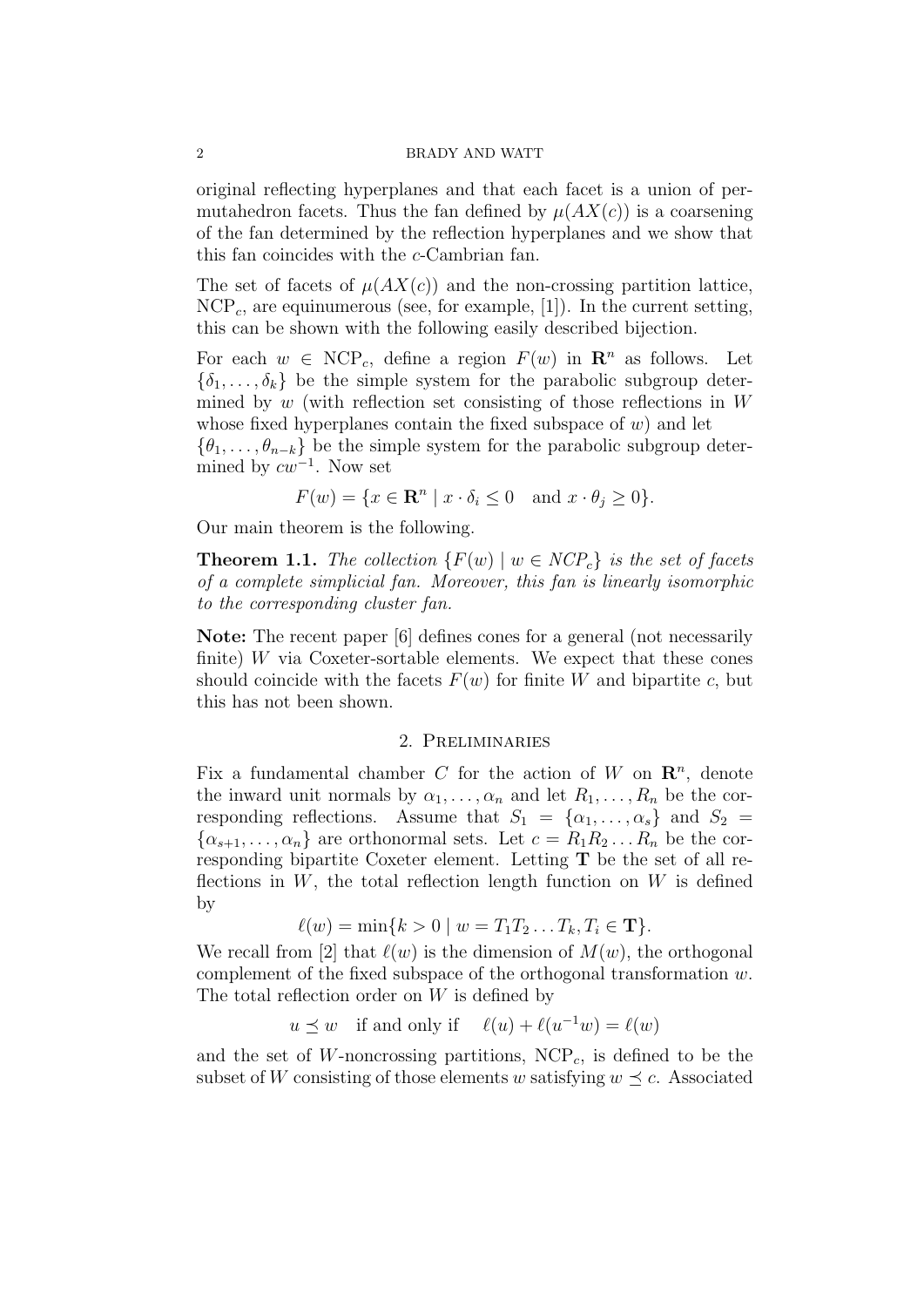to each  $w \in \text{NCP}_c$  is a parabolic subgroup  $W_w$ , which is the finite reflection group with reflection set consisting of those  $T \in \mathbf{T}$  with  $T \leq w$ . The *W* fundamental domain *C* lies in a unique chamber for the action of  $W_w$  on  $\mathbb{R}^n$  and hence determines a simple system  $\Pi_w$  for *Ww*.

In [2], a total order,  $\leq$ , on the roots (vectors of the form  $w(\alpha_i)$  for  $w \in W$  and  $1 \leq i \leq n$ ) is defined, following [7], by

$$
\rho_i = R_1 R_2 \dots R_{i-1}(\alpha_i),
$$

with  $R_j$  and  $\alpha_i$  defined cyclically modulo *n*. Furthermore a simplicial complex  $EX(c)$  is constructed with vertex set

$$
\{\rho_{-n+s+1}, \ldots, \rho_0, \rho_1, \ldots, \rho_{nh/2}, \rho_{nh/2+1}, \ldots, \rho_{nh/2+s}\}
$$

(where  $\rho_{-k} = \rho_{nh-k}$ ) and a simplex on each subset  $\{\tau_1, \tau_2, \ldots, \tau_k\}$  of the vertices satisfying

$$
\tau_1 < \tau_2 < \cdots < \tau_k \quad \text{and} \quad \ell(R(\tau_1) \dots R(\tau_k) \gamma) = n - k.
$$

It is shown in [2] that  $EX(c)$  coincides with the type-W generalised associahedron. We will continue to use the notation from [2]. In particular,  $X(w)$  will denote the subcomplex of  $EX(c)$  consisting of those simplices whose vertices are positive roots in the subspace  $M(w)$  for  $w \in \text{NCP}_c$  and  $\mu$  will denote the linear operator  $2(I-c)^{-1}$ . We recall that if  $\tau$  is a root of unit length then  $\mu(\tau)$  is the unique vector in the fixed subspace of the length  $n-1$  element  $R(\tau)c$  satisfying  $\mu(\tau)\cdot\tau=1$ . Furthermore,  $\{\mu(\rho_1), \ldots, \mu(\rho_n)\}\$ is the dual basis to  $\{\alpha_1, \ldots, \alpha_n\}$  and  $c[\mu(\rho_i)] = \mu(\rho_{i+n}).$ 

# 3. THE INTERMEDIATE COMPLEX  $AX(c)$ .

Since  $S_1$  and  $S_2$  are orthonormal sets, *c* factors as a product of two involutions,  $c = c_+c_-,$  where

$$
c_+ = R(\alpha_1) \dots R(\alpha_s)
$$
 and  $c_- = R(\alpha_{s+1}) \dots R(\alpha_n)$ .

It follows that  $c_+(S_1) = -S_1$  and that  $c_+(S_2) = c_+c_-c_-(S_2) = -c(S_2)$ .

**Definition 3.1.** *We define the simplicial complex AX*(*c*) *to be the result of applying the involution*  $c_+$  *to*  $EX(c)$ *.* 

The vertices and simplices of  $AX(c)$  have the following characterisation.

**Proposition 3.2.** *The simplicial complex AX*(*c*) *has vertex set*

$$
\{\rho_1,\ldots,\rho_{nh/2+n}\},\,
$$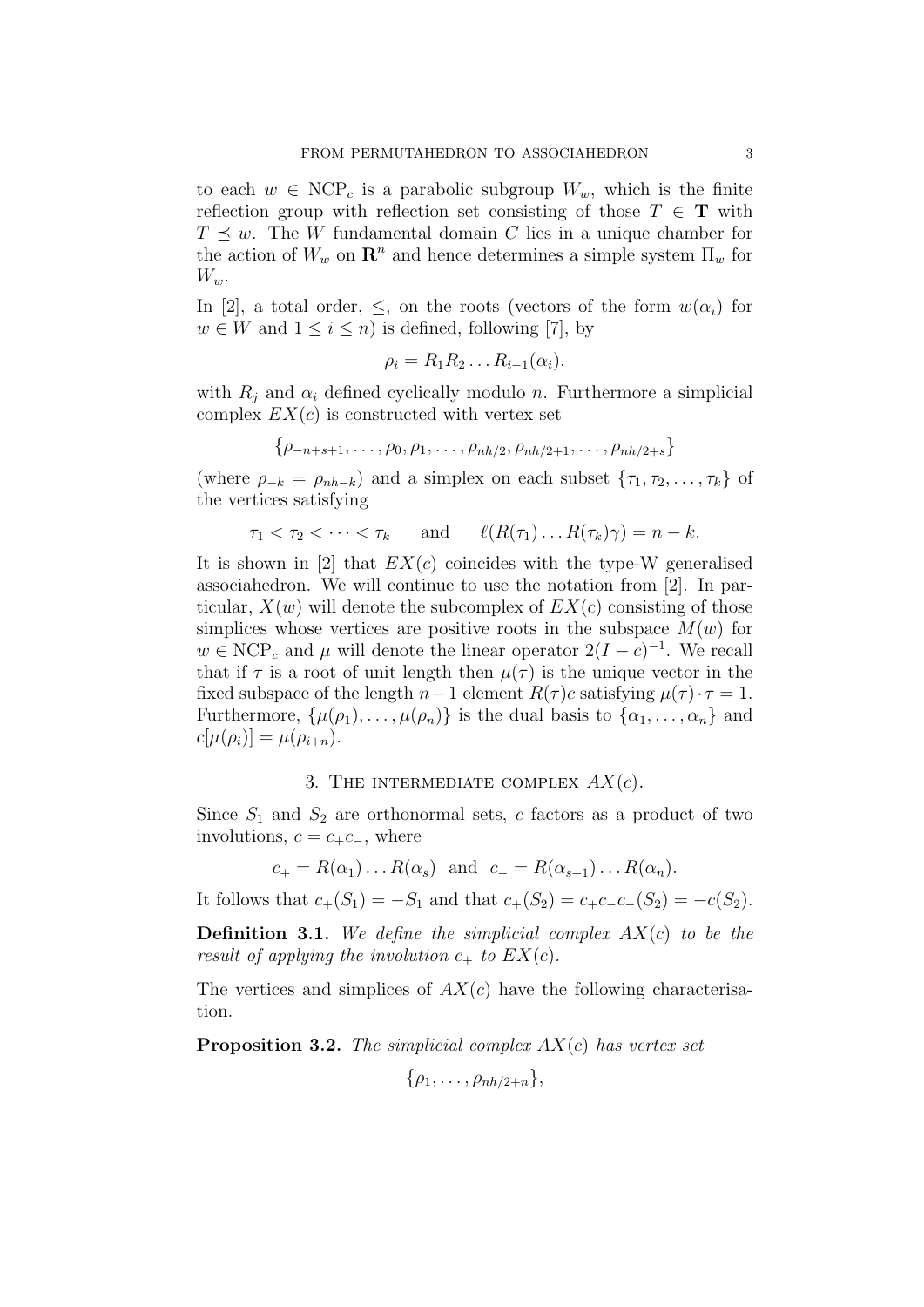*and a simplex on*  $\{\tau_1, \ldots, \tau_k\}$  *provided* 

 $\rho_1 \leq \tau_1 < \tau_2 < \cdots < \tau_k \leq \rho_{nh/2+n} \quad \text{and} \quad \ell[R(\tau_1) \dots R(\tau_k)c] = n - k.$ 

*Proof.* It follows from Sections 3 and 8 of [2] that the ordered set of roots

*{ρ−n*+*s*+1*, . . . , ρ*0*, ρ*1*, . . . , ρnh/*2*, ρnh/*2+1*, . . . , ρnh/*2+*s, . . . , ρnh/*2+*n}*

is partitioned into the ordered sequence of subsets

$$
-S_2, S_1, c(-S_2), c(S_1), \ldots, c^{-1}(-S_1), S_2, -S_1, c(S_2).
$$

Since  $c_+$  and  $c_-$  are involutions, it follows that  $c_+ c c_+ = c^{-1}$  and hence that

(1) 
$$
c_{+}(c^{k}(S_{1})) = c_{+}(c^{k})c_{+}c_{+}(S_{1}) = -c^{-k}(S_{1}),
$$

(2) 
$$
c_{+}(c^{k}(S_{2})) = c_{+}(c^{k})c_{+}c_{+}(S_{2}) = -c^{1-k}(S_{2}).
$$

Thus the action of  $c_{+}$  on the ordered sequence of subsets is

$$
\begin{array}{ccccccccc}\n-S_2 & S_1 & -c(S_2) & c(S_1) & -c^2(S_2) & c^2(S_1) & \dots \\
\updownarrow & \updownarrow & \updownarrow & \updownarrow & \updownarrow & \updownarrow & \dots \\
c(S_2) & -S_1 & S_2 & -c^{-1}(S_1) & c^{-1}(S_2) & -c^{-2}(S_1) & \dots\n\end{array}
$$

As the vertex set of *EX*(*c*) is

$$
-S_2 \cup S_1 \cup c(-S_2) \cup c(S_1) \cup \cdots \cup c^{-1}(-S_1) \cup S_2 \cup -S_1
$$

the vertex set of  $AX(c)$  is

$$
S_1 \cup c(-S_2) \cup c(S_1) \cup \cdots \cup c^{-1}(-S_1) \cup S_2 \cup -S_1 \cup c(S_2)
$$

which is equal to  $\{\rho_1, \rho_2, \ldots, \rho_{n+nh/2}\}.$ 

Next suppose  $\tau$  and  $\sigma$  are vertices of  $AX(c)$  with  $\tau < \sigma$ . We will show that an edge in  $AX(c)$  joins  $\tau$  and  $\sigma$  if and only if

 $c = R(\sigma)R(\tau)x$  for some  $x \in W$  with  $\ell(x) = n-2$ .

Indeed, by definition, an edge in  $AX(c)$  joins  $\tau$  and  $\sigma$  if and only if an edge in  $EX(c)$  joins  $c_{+}(\tau)$  and  $c_{+}(\sigma)$  and this holds if and only if either

(i)  $c_{+}(\sigma) < c_{+}(\tau)$  and  $c = R(c_{+}(\tau))R(c_{+}(\sigma))y$  for some  $y \in W$  with  $\ell(y) = n-2$ , or

(ii)  $c_{+}(\tau) < c_{+}(\sigma)$  and  $c = R(c_{+}(\sigma))R(c_{+}(\tau))y$  for some  $y \in W$  with  $\ell(y) = n - 2.$ 

Since the  $c_+$  action inverts the order of the subsets  $\pm c^k(S_i)$ , the relation  $c_{+}(\tau) < c_{+}(\sigma)$  can only occur when  $\tau$  and  $\sigma$  belong to the same subset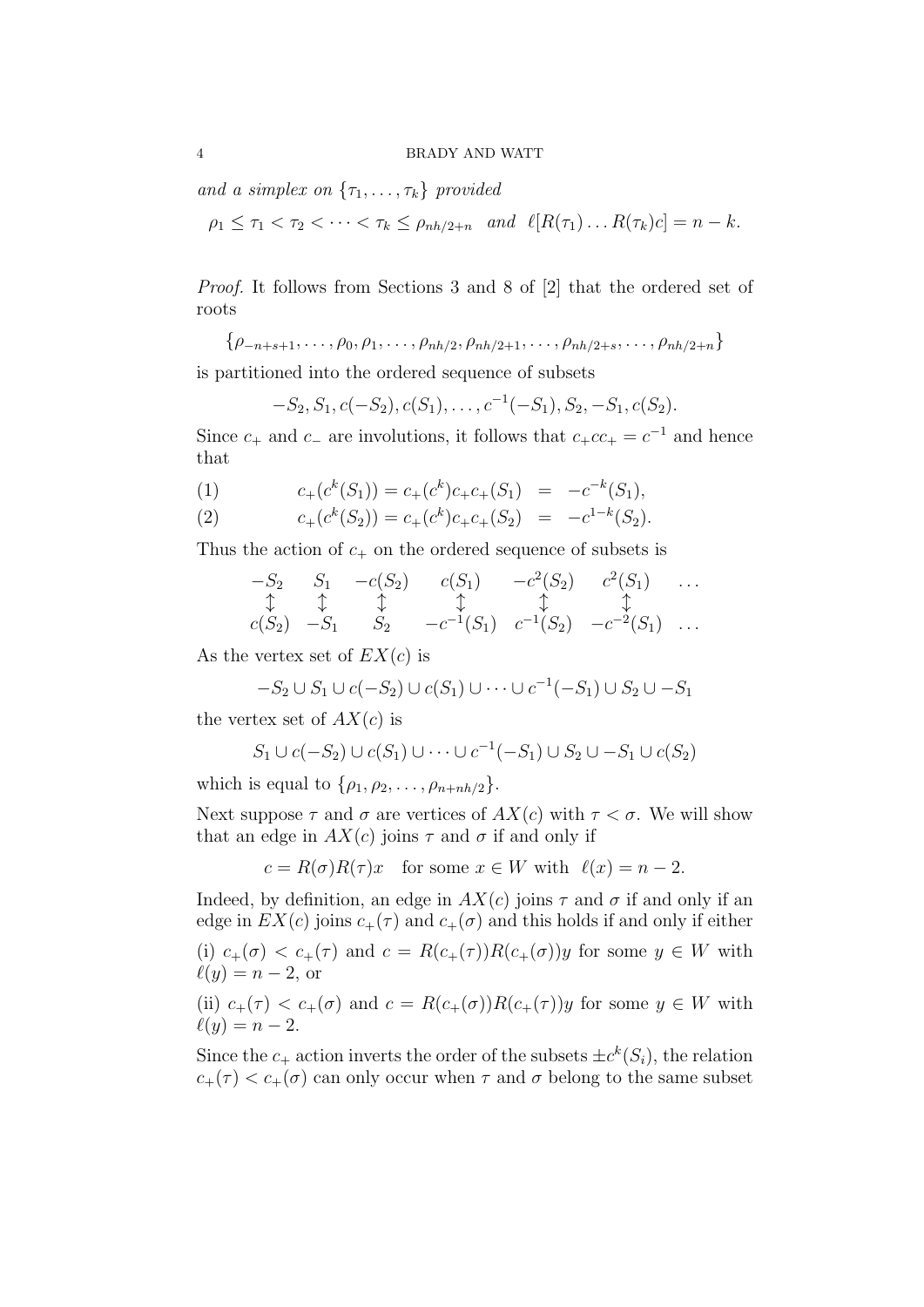$\pm c^k(S_j)$ . Because these subsets are orthogonal, it follows that  $\tau$  and  $\sigma$ are joined by an edge in  $AX(c)$  if and only if

$$
c = R(c_{+}(\tau))R(c_{+}(\sigma))y \text{ for some } y \text{ with } \ell(y) = n - 2.
$$

However, using the fact that the set of reflections in *W* is closed under conjugation we deduce that  $c = R(c_{+}(\tau))R(c_{+}(\sigma))y$  is equivalent to

$$
c^{-1} = c_{+}cc_{+} = R(\tau)R(\sigma)z = tR(\tau)R(\sigma)
$$

which in turn is equivalent to  $c = R(\sigma)R(\tau)x$ , where *y*, *z* and *t* are length  $n-2$  elements in *W*, *z* is conjugate to *y*, *t* is conjugate to *z* and  $x = t^{-1}$ . In particular,  $c = R(c_+(\tau))R(c_+(\sigma))y$  for some *y* with  $\ell(y) = n - 2$  if and only if  $c = R(\sigma)R(\tau)x$  for some *x* with  $\ell(x) = n-2$ . This establishes the characterisation of edges in  $AX(c)$ . As both *EX*(*c*) and *AX*(*c*) are determined by their 1-skeletons, the proposition follows.

# 4. VERTEX TYPE REVISITED.

In this section we construct a bijection between facets of *AX*(*c*) and elements of NCP<sub>c</sub> by partitioning the vertices of each facet  $F$  of  $AX(c)$ into forward and backward vertices in a manner similar to the way vertices of facets are partitioned into right and left vertices in [1]. The two notions of vertex type in a facet are different. We choose the one below because we can give a uniform characterisation of both forward vertices and backward vertices of facets. We recall that for  $w \in \text{NCP}_c$ ,  $X(w)$  is the subcomplex of  $EX(c)$  (and hence also of  $AX(c)$ ) consisting of those simplices whose vertices are positive roots in the subspace  $M(w)$ . The total order on the vertices of  $EX(c)$  allows us to put a lexicographic order on simplices. In particular, the lexicographically first facets, which we will often refer to simply as the first facets, of the subcomplexes  $X(w)$ , for  $w \in \text{NCP}_c$ , will be used to define the bijection.

In this section *F* will be a facet of  $AX(c)$  with ordered vertices  $\tau_1$  $\tau_2 < \cdots < \tau_n$  so that  $c = R(\tau_n)R(\tau_{n-1})\cdots R(\tau_1)$ .

**Definition 4.1.** *For*  $1 \leq i \leq n$  *we define the noncrossing partitions* 

$$
u_i = u_i(F) = R(\tau_n)R(\tau_{n-1})\cdots R(\tau_i)
$$
  

$$
v_i = v_i(F) = R(\tau_i)\cdots R(\tau_2)R(\tau_1)
$$

*and say that*  $\tau_i$  *is a forward vertex in*  $F$  *if*  $\tau_i$  *is a vertex of the first facet of*  $X(v_i)$ *. Otherwise, we say that*  $\tau_i$  *is a backward vertex in F.* 

**Lemma 4.2.** *(i)* If  $\tau_i \in \{\rho_1, \ldots, \rho_n\}$ , then  $\tau_i$  must be a forward vertex *of F.*

*(ii) If*  $\tau_i \in \{\rho_{nh/2+1}, \ldots, \rho_{nh/2+n}\}\$ , then  $\tau_i$  must be a backward vertex of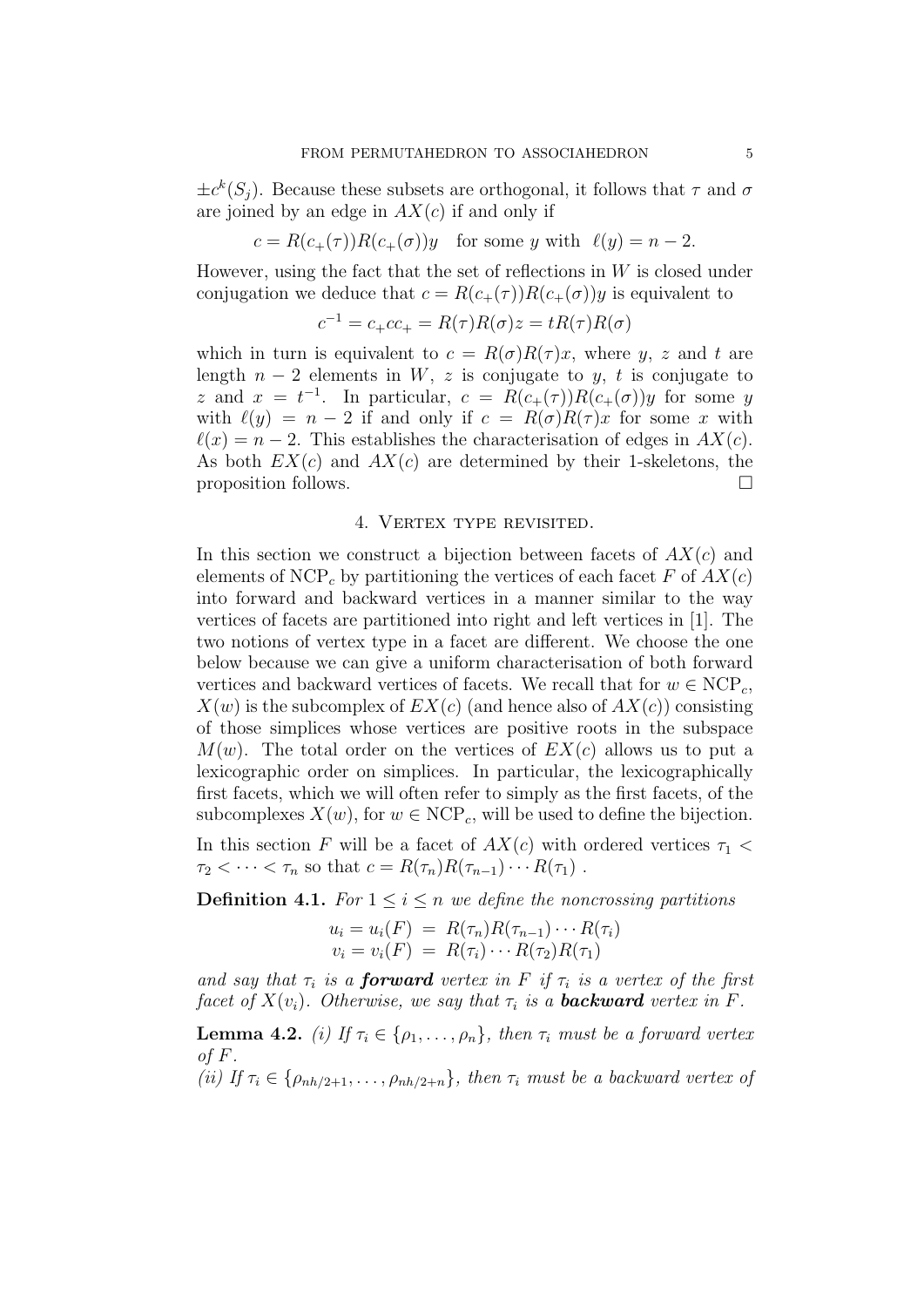*F.*

*Proof.* (i) Suppose  $\tau_i = \rho_j$  is one of the first *n* roots. We claim that

$$
M(v_i) \cap \{ \rho_1, \rho_2, \ldots, \rho_j = \tau_i \} = \{ \tau_1, \ldots, \tau_i \}.
$$

Indeed the inclusion  $\{\tau_1, \ldots, \tau_i\} \subseteq M(v_i) \cap \{\rho_1, \rho_2, \ldots, \rho_j = \tau_i\}$  follows from the definition of  $v_i$  and the ordering of the  $\tau$ 's. If the reverse inclusion did not hold we would have  $R(\rho_k) \preceq v_i$  for some  $\rho_k$  satisfying

$$
\rho_k < \rho_j = \tau_i \quad \text{and} \quad \rho_k \notin \{\tau_1, \ldots, \tau_i\}.
$$

However, since the first *n* roots are linearly independent,  $\{\tau_1, \ldots, \tau_i, \rho_k\}$ would be a set of  $i + 1$  linearly independent vectors in  $M(v_i)$  contradicting  $\ell(v_i) = i$ . Thus the above equality of sets holds and the first facet of  $v_i$  is forced to have vertex set  $\{\tau_1, \ldots, \tau_i\}$ . In particular,  $\tau_i$  is a forward vertex of *F*.

(ii) The first facet of  $X(w)$  is necessarily a set of positive roots for any  $w \in \text{NCP}_c$ . Thus any vertex of a facet *F* which is also a negative root must be a backward vertex of  $F$ .

The characterisation of forward vertices of a facet uses Lemma 3.3 of [1], which we now recall. Here  $\delta_1, \ldots, \delta_k$  is the ordered simple system for  $W_w$ .

**Lemma 4.3** (Lemma 3.3 of [1]). Let  $\tau$  be a positive root in  $M(w)$  and  $\int x \leq i \leq k$ . Then  $\tau \in \{\epsilon_1, \ldots, \epsilon_i\}$  if and only if  $R(\delta_i)R(\delta_{i-1})\cdots R(\delta_1)\tau$ *is a negative root. In particular,*  $\tau \in \{\epsilon_1, \ldots, \epsilon_k\}$  *if and only if*  $w^{-1}(\tau)$ *is a negative root.*

**Lemma 4.4.** *The root*  $\tau_i$  *is a forward vertex of*  $F$  *if and only*  $v_i^{-1}(\tau_i)$ *is a negative root.*

*Proof.* ( $\Rightarrow$ ) By definition, if  $\tau_i$  is a forward vertex of *F*, then  $\tau_i$  is a vertex of the first facet of  $X(v_i)$  and by Lemma 4.3,  $v_i^{-1}(\tau_i)$  is a negative root.

( $\Leftarrow$ ) Conversely, assume that  $v_i^{-1}(\tau_i)$  is a negative root. We deal separately with the two cases where  $\tau_i$  is positive or negative. If  $\tau_i$  is a positive root then  $\tau_i$  is a vertex of the first facet of  $X(v_i)$  by Lemma 4.3.

On the other hand, if  $\tau_i$  is negative then

$$
\tau_i \in \{\rho_{nh/2+1}, \ldots \rho_{nh/2+n}\} = (-S_1) \cup c(S_2).
$$

Hence  $-\tau_i$  belongs to  $S_1 \cup c(-S_2)$  and is one of the first *n* roots. Since the first *n* roots form a linearly independent set, the vectors in

$$
\{\rho_1,\ldots,\rho_n\}\cap M(v_i)
$$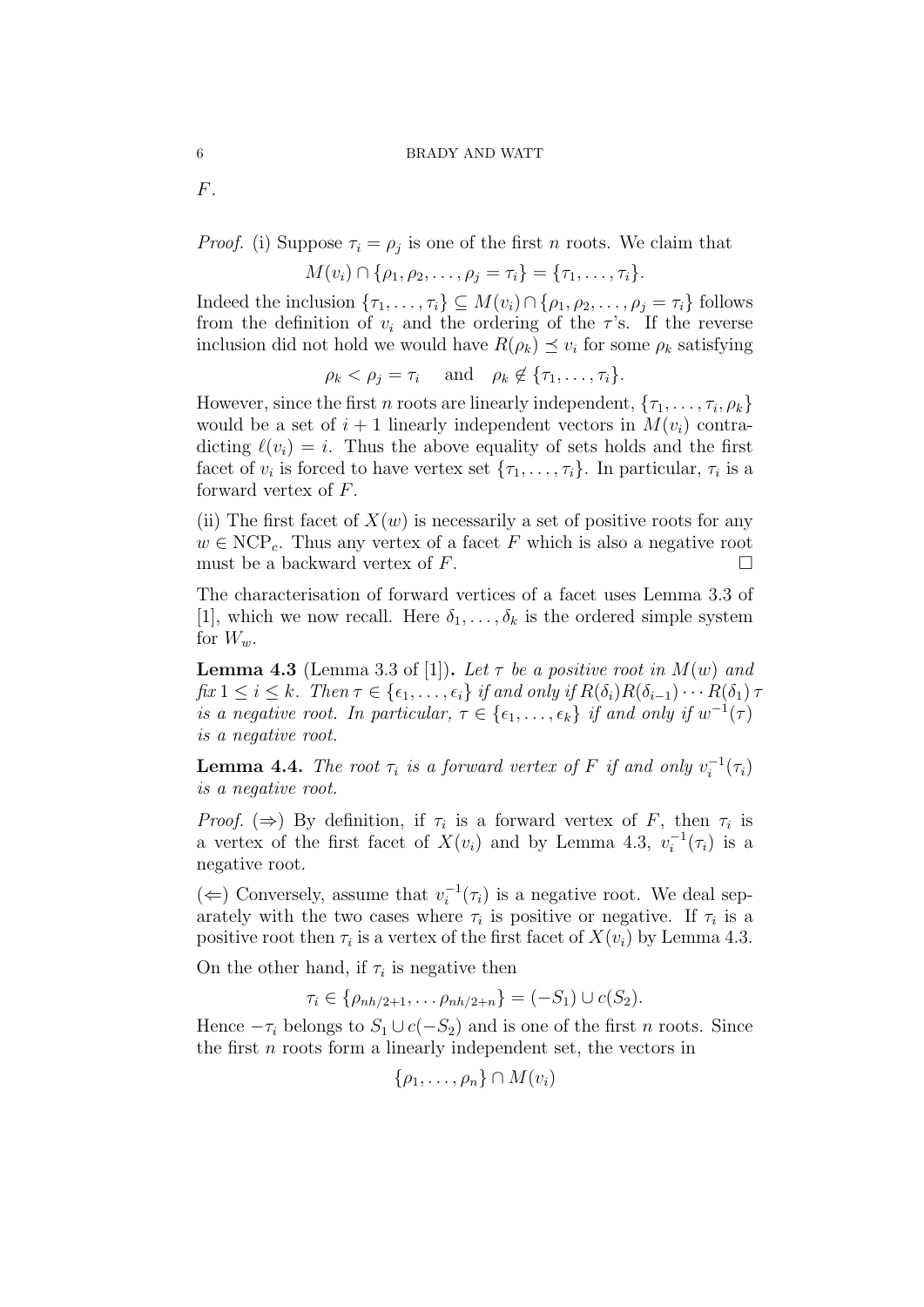must all lie in the first facet of  $X(v_i)$ . In particular,  $-\tau_i$  lies in the first facet of  $X(v_i)$ . Thus  $v_i^{-1}(-\tau_i)$  is a negative root by Lemma 4.3. However, this gives a contradiction since  $v_i^{-1}(\tau_i)$  is assumed to be negative.  $\Box$ 

The following is an immediate consequence.

**Corollary 4.5.** *The root*  $\tau_i$  *is a backward vertex of*  $F$  *if and only*  $v_i^{-1}(\tau_i)$ *is a positive root.*

We now turn to the characterisation of backward vertices of facets in *AX*(*c*). We begin with an elementary observation.

**Lemma 4.6.** *If*  $\theta_i$  *is the root defined by*  $\theta_i = c^{-1}(\tau_i)$  *then*  $v_i^{-1}(\tau_i) = -c^{-1}u_i c(\theta_i).$ 

*Proof.* For convenience, let *r* denote the reflection  $R(\tau_i)$  and note that  $c = u_i r v_i$ . Thus  $v_i^{-1} = c^{-1} u_i r$  and hence

$$
v_i^{-1}(\tau_i) = c^{-1}u_i r(\tau_i) = c^{-1}u_i(-\tau_i) = -c^{-1}u_i c(\theta_i).
$$

The characterisation of backward vertices also uses a result of [1], which we now recall.

**Lemma 4.7** (Corollary 3.15 of [1]). Let  $\tau$  be a positive root in  $M(w)$ . *Then*  $w(\tau)$  *is a negative root if and only if*  $\tau$  *is a vertex of the last facet of*  $X(w)$ *.* 

**Lemma 4.8.** *The root*  $\tau_i$  *is a backward vertex of*  $F$  *if and only if*  $\tau_i = c(\theta_i)$  *for some vertex*  $\theta_i$  *in the last facet of*  $X(c^{-1}u_i c)$ *.* 

*Proof.* ( $\Leftarrow$ ) Suppose that  $\tau_i = c(\theta_i)$  for some vertex  $\theta_i$  in the last facet of  $X(c^{-1}u_ic)$ . Then Lemma 4.6 gives  $v_i^{-1}(\tau_i) = -c^{-1}u_ic(\theta_i)$ . However the fact that  $\theta_i$  is in the last facet of  $X(c^{-1}u_ic)$  means that  $c^{-1}u_ic(\theta_i)$  is negative by Lemma 4.7. Thus  $v_i^{-1}(\tau_i)$  is positive and  $\tau_i$  is a backward vertex of *F* by Corollary 4.5.

 $(\Rightarrow)$  Conversely, suppose that  $\tau_i$  is a backward vertex of *F*. Then, by part (i) of Lemma 4.2,  $\tau_i$  is not one of the first *n* roots. However, since  $c(\rho_i) = \rho_{i+n}$ , this means that  $c^{-1}\tau_i$  is a positive root. Let  $\theta_i$  be this positive root. By Lemma 4.7, it remains to show that  $c^{-1}u_i c(\theta_i)$  is a negative root. However, by Lemma 4.6,  $c^{-1}u_i c(\theta_i) = -v_i^{-1}(\tau_i)$  and this root is negative, by Corollary 4.5, since we are assuming  $\tau_i$  is backward. Thus  $\theta_i$  is a vertex of the last facet of  $X(c^{-1}u_i c)$ .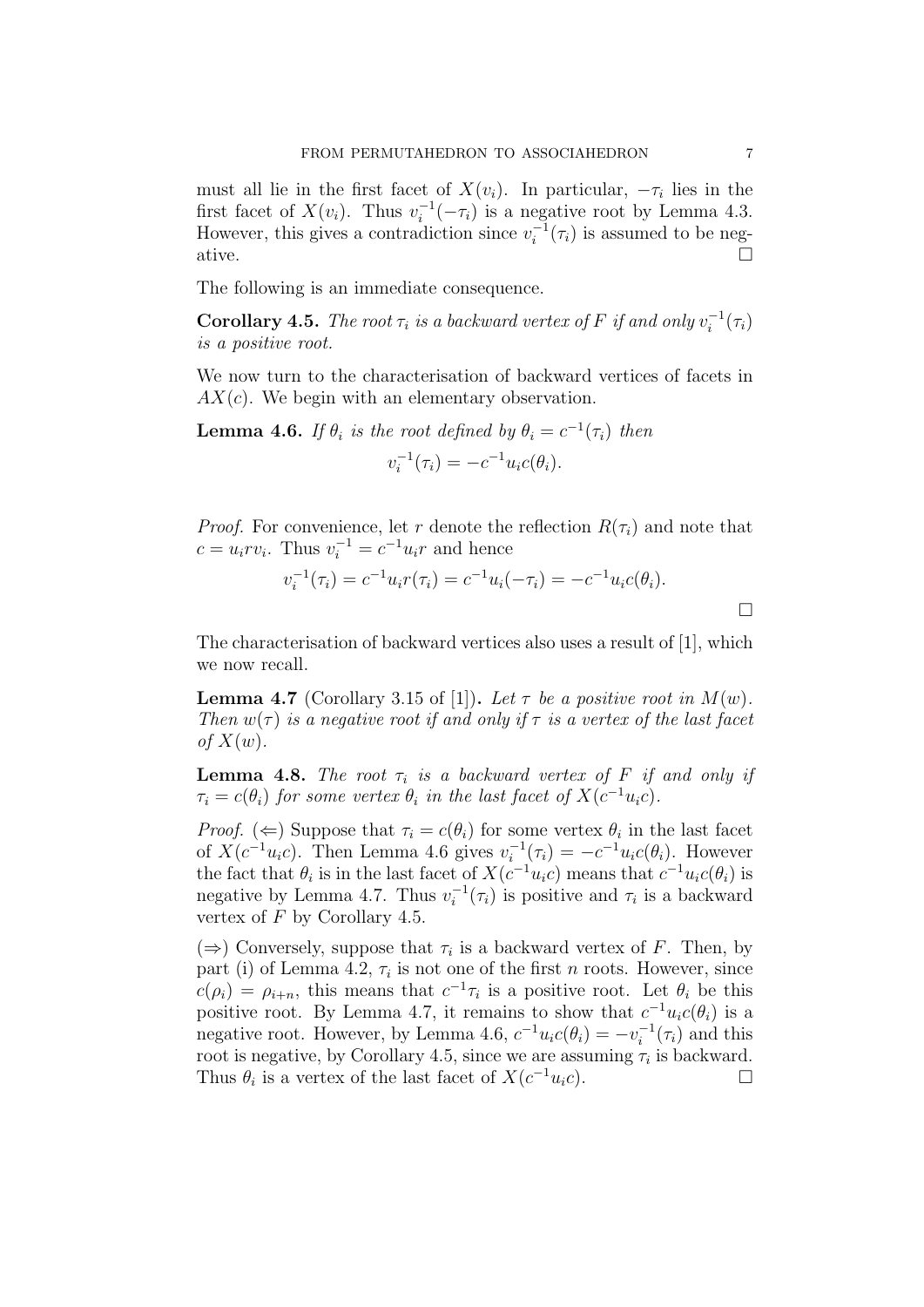As in Lemma 5.3 of [1], forward and backward vertices of a facet *F* of *AX*(*c*) are orthogonal if they appear in the wrong order in the factorisation of *c* determined by *F*. The induction proof of Lemma 5.3 of [1] could be adapted here but it is possible to give a more conceptual proof.

**Lemma 4.9.** *If*  $\tau_i$  *is a backward vertex of*  $F$  *and*  $\tau_j$  *is a forward vertex of F with*  $\tau_i < \tau_j$  *then*  $\tau_i \cdot \tau_j = 0$ *.* 

*Proof.* Let  $\{\epsilon_1, \ldots, \epsilon_i\}$  be the ordered vertex set of the first facet of  $X(v_j)$ , where  $v_j$  is the noncrossing partition

$$
v_j = R(\tau_j) \dots R(\tau_1) = R(\epsilon_j) \dots R(\epsilon_1).
$$

Since  $\tau_j$  is forward,  $\tau_j$  must, by definition, be one of  $\epsilon_1, \ldots, \epsilon_j$ . Moreover, since the set  $\{\tau_1, \tau_2, \ldots, \tau_j\}$  is linearly independent we must have  $\tau_j = \epsilon_j$ . If  $\tau_i \notin \{\epsilon_1, \ldots, \epsilon_{j-1}\}\$  then Lemma 3.4 of [1] gives  $\tau_j \cdot \tau_i = 0$ . Thus it remains to show that  $\tau_i$  is not one of  $\epsilon_1, \ldots, \epsilon_{j-1}$ .

In order to show this, let  $\{\epsilon'_1, \ldots, \epsilon'_i\}$  be the ordered vertex set of the first facet of  $X(v_i)$ , where  $v_i$  is the noncrossing partition

$$
v_i = R(\tau_i) \dots R(\tau_1) = R(\epsilon'_i) \dots R(\epsilon'_1).
$$

Since  $\tau_i$  is backward,  $\tau_i \notin {\{\epsilon'_1, \ldots, \epsilon'_i\}}$  by definition. However, since  $\{\epsilon'_1, \ldots, \epsilon'_i\}$  is a basis for  $M(v_i)$  and  $\tau_i > \epsilon'_i$ , it follows that the root  $\tau_i$ lies in the linear span of the set

$$
\{\rho\in M(v_i)\cap\{\rho_1,\ldots,\rho_{nh/2}\}\mid \rho<\tau_i\}.
$$

Since  $v_i \leq v_j$ , we deduce that  $\tau_i$  lies in the linear span of

$$
\{\rho\in M(v_j)\cap\{\rho_1,\ldots,\rho_{nh/2}\}\mid \rho<\tau_i\}.
$$

However, the linear span of  $\{\rho \in M(v_i) \cap \{\rho_1, \ldots, \rho_{nh/2}\} \mid \rho < \epsilon_k\}$  does not contain  $\epsilon_k$  for any  $1 \leq k \leq j-1$  by Corollary 6.12 of [2]. Thus,  $\tau_i \neq \epsilon_k$  for  $1 \leq k \leq j-1$ .

**Theorem 4.10.** *The function*  $\phi$  *from facets of*  $AX(c)$  *to*  $NCP_c$  *taking a facet F with forward vertices*  $\tau_{i_1} < \tau_{i_2} < \cdots < \tau_{i_k}$  to the product  $R(\tau_{i_k})R(\tau_{i_{k-1}}) \ldots R(\tau_{i_1})$  *is a bijection.* 

*Proof.* Suppose *F* is a facet with  $\phi(F) = v$ . By Lemma 4.9 appropriate pairs of factors of

$$
c = R(\tau_n)R(\tau_{n-1})\ldots R(\tau_1)
$$

can be commuted until the product  $R(\tau_{i_k})R(\tau_{i_{k-1}}) \ldots R(\tau_{i_1})$  appears on the right. By Lemma 4.4 the forward vertices of *F* are precisely the vertices of the first facet of  $X(v)$ . Since  $c = (cv^{-1})v$  and  $c^{-1}(cv^{-1})c =$  $v^{-1}c$ , Lemma 4.8 implies that the backward vertices of *F* are the images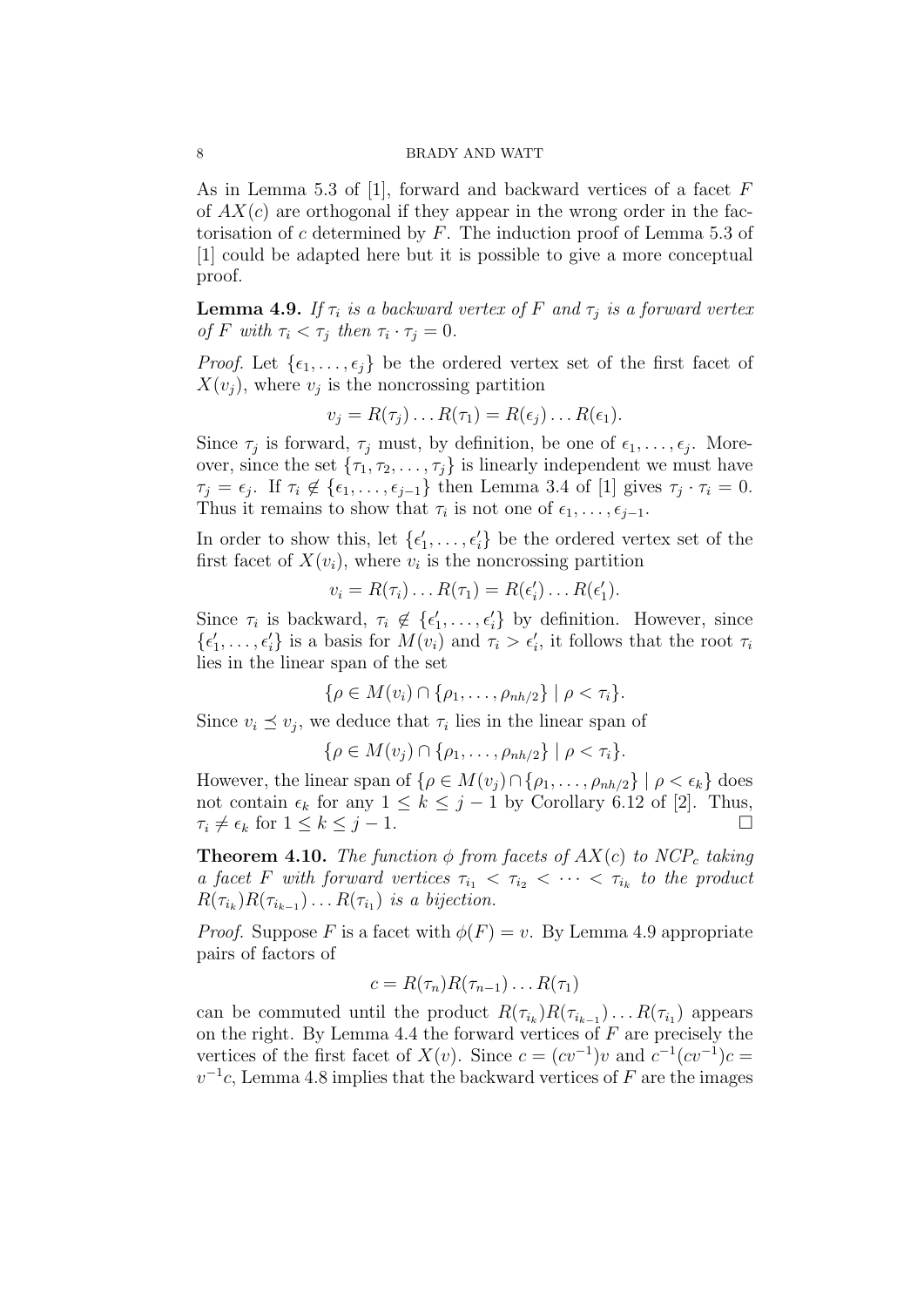under *c* of the vertices of the last facet of  $X(v^{-1}c)$ . Thus the vertex set of *F* is completely determined by *v* and hence  $\phi$  is injective. On the other hand, we know from Theorem 6.4 of [1] that the number of facets of  $EX(c)$  is the same as the number of elements of  $NCP<sub>c</sub>$ . Since  $AX(c)$  is the image of  $EX(c)$  under the isometry  $c_+$  it follows that  $\phi$ is a bijection.  $\Box$ 

The following result is immediate from Theorem 4.10 and its proof.

**Corollary 4.11.** For each  $v \in NCP_c$  there is a facet of  $AX(c)$  whose *vertex set consists of the vertices of the first facet of*  $X(v)$  and the *images under c of the vertices of the last facet of*  $X(v^{-1}c)$ *. Moreover, every facet of AX*(*c*) *arises in this way.*

# 5. Applying the *µ* operator.

**Definition 5.1.** We define the simplicial complex  $\mu(AX(c))$  to be the *result of applying the operator*  $\mu = 2(I - c)^{-1}$  *to*  $AX(c)$ *.* 

The vertices and simplices of  $\mu(AX(c))$  have a simple characterisation which follows immediately from Proposition 3.2.

**Proposition 5.2.** *The simplicial complex*  $\mu$ ( $AX(c)$ ) *has vertex set* 

$$
\{\mu(\rho_1),\ldots,\mu(\rho_{nh/2+n})\},\
$$

*and a simplex on*  $\{\mu(\tau_1), \ldots, \mu(\tau_k)\}\$  *provided* 

 $\rho_1 \leq \tau_1 \leq \tau_2 \leq \cdots \leq \tau_k \leq \rho_{nh/2+n}$  and  $\ell[R(\tau_1) \dots R(\tau_k)c] = n - k$ .

Now we are in a position to show that the cones on the facets of  $\mu(AX(c))$  are precisely the cones  $F(w)$  defined in the introduction. Recall that

$$
F(w) = \{ x \in \mathbf{R}^n \mid x \cdot \delta_i \le 0 \text{ and } x \cdot \theta_j \ge 0 \},
$$

where  $\{\delta_1, \ldots, \delta_k\}$  is the simple system for the parabolic subgroup determined by *w* and  $\{\theta_1, \ldots, \theta_{n-k}\}\$ is the simple system for the parabolic subgroup determined by  $w' = cw^{-1}$ . We note that  $F(w)$  is a simplicial cone of dimension *n* since

$$
c = w'w = R(\theta_1) \dots R(\theta_{n-k})R(\delta_1) \dots R(\delta_k)
$$

means that  $\{\delta_1, \ldots, \delta_k, \theta_1, \ldots, \theta_{n-k}\}\$ is a linearly independent set. We first determine the rays of each  $F(w)$ .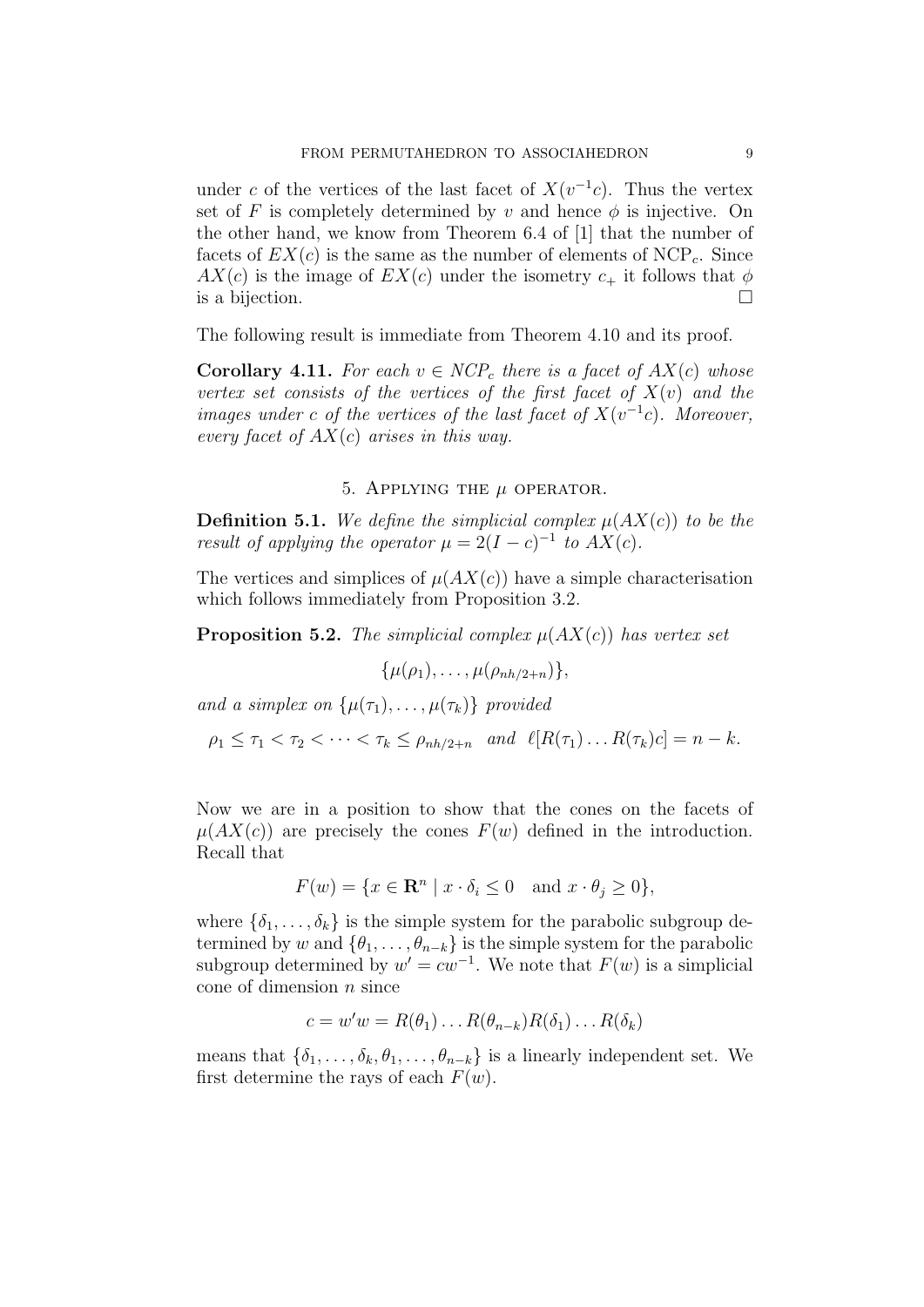**Proposition 5.3.** *Suppose*  $w \in NCP_c$  *and*  $F(w)$  *is the simplicial cone defined above. Then the rays of F*(*w*) *are generated by*

$$
\{\mu(\epsilon_1),\ldots,\mu(\epsilon_{n-k}),\mu[c(\eta_{n-k+1})],\ldots,\mu[c(\eta_n)]\},\
$$

*where*  ${\lbrace \eta_{n-k+1}, \ldots, \eta_n \rbrace}$  *is the vertex set of the last facet of*  $X(w)$  *and*  $\{\epsilon_1, \ldots, \epsilon_{n-k}\}\$ is the vertex set of the first facet of  $X(cw^{-1})$ .

*Proof.* Suppose  $\{\tau_1, \ldots, \tau_n\}$  is an arbitrary set of positive roots satisfying  $c = R(\tau_1) \dots R(\tau_n)$ . We are interested in the case

$$
\tau_i = \begin{cases} \theta_i & \text{for } 1 \le i \le n - k, \\ \delta_{i-n+k} & \text{for } n - k + 1 \le i \le n, \end{cases}
$$

so that the  $\tau_i$  are positive but may not be in increasing order even though the subsets  $\{\delta_1, \ldots, \delta_k\}$  and  $\{\theta_1, \ldots, \theta_{n-k}\}$  are in increasing order. We define

$$
\epsilon_i = R(\tau_1) \dots R(\tau_{i-1}) \tau_i
$$
 and  $\eta_i = R(\tau_n) \dots R(\tau_{i+1}) \tau_i$ .

As in Section 4 we can define the non-crossing partitions

$$
a_i = R(\tau_1) \dots R(\tau_i)
$$
 and  $b_i = R(\tau_i) \dots R(\tau_n)$ .

Thus  $\epsilon_i = -a_i(\tau_i)$  and  $\eta_i = -b_i^{-1}(\tau_i)$ . Moreover, since  $c = a_i R(\tau_i) b_i$ , we have  $c(\eta_i) = -a_i R(\tau_i) [\tau_i] = a_i [\tau_i] = -\epsilon_i$ . We deduce from

$$
R(\epsilon_i) = R(\tau_1) \dots R(\tau_{i-1}) R(\tau_i) R(\tau_{i-1}) \dots R(\tau_1)
$$

that  $R(\epsilon_i)c = R(\tau_1) \ldots R(\tau_{i-1})R(\tau_{i+1}) \ldots R(\tau_n)$  and hence, by Lemma 2.2 of [1] that  $\mu(\epsilon_i)$  is orthogonal to  $\tau_j$  for  $j \neq i$ . Also, by Lemmas 2.3 and 2.4 of [1],

$$
\tau_i \cdot \mu(\epsilon_i) = \tau_i \cdot \mu[-a_i(\tau_i)]
$$
  
=  $-\tau_i \cdot a_i(\mu[\tau_i])$   
=  $-\tau_i \cdot (\mu[\tau_i] - 2\tau_i)$   
=  $-1 + 2$   
= 1.

Thus  $\mu(\epsilon_i)$  lies on each of the hyperplanes  $\tau_j^{\perp}$  for  $j \neq i$  and on the positive side of  $\tau_i^{\perp}$ . Since  $c(\eta_i) = -\epsilon_i$ , it follows that  $\mu(c[\eta_i])$  lies on each of the hyperplanes  $\tau_j^{\perp}$  for  $j \neq i$  but on the negative side of  $\tau_i^{\perp}$ .

Now, suppose

$$
\tau_i = \begin{cases} \theta_i & \text{for } 1 \le i \le n - k, \\ \delta_{i-n+k} & \text{for } n - k + 1 \le i \le n, \end{cases}
$$

corresponding to the factorisation

$$
c = (cw^{-1})c = R(\theta_1) \dots R(\theta_{n-k})R(\delta_1) \dots R(\delta_k),
$$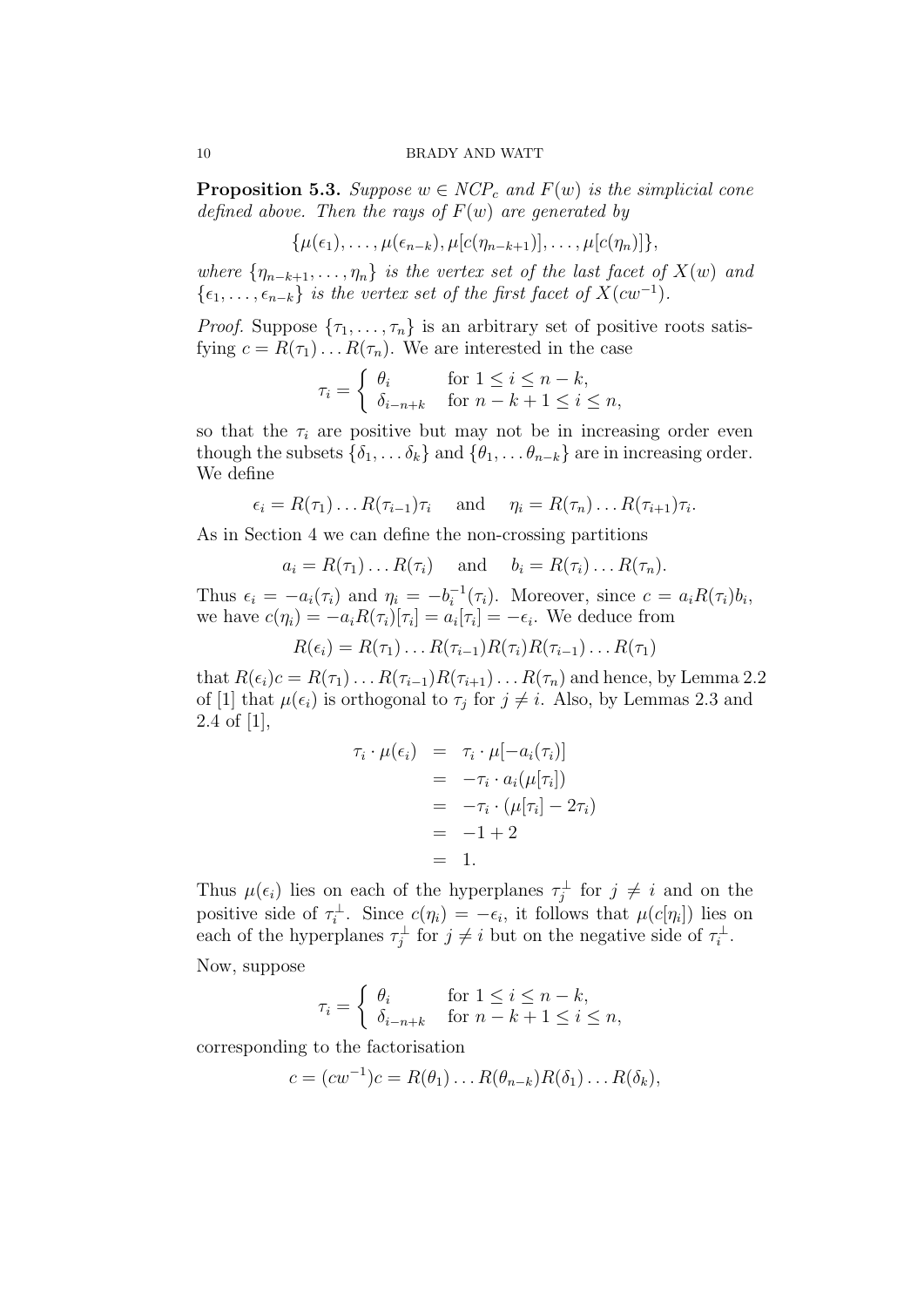where  $\{\delta_1, \ldots, \delta_k\}$  is the simple system for the parabolic subgroup  $W_w$ and  $\{\theta_1, \ldots, \theta_{n-k}\}\$ is the simple system for the parabolic  $W_{cw}$ <sup>-1</sup>. The ray of  $F(w)$  which is opposite the  $\theta_i^{\perp}$  wall and on its positive side is generated by  $\mu(\epsilon_i)$ , while the ray of  $F(w)$  which is opposite the  $\delta_i^{\perp}$  wall and on its negative side is generated by  $\mu(c(\eta_{n-k+i}))$ . We deduce that the rays of  $F(w)$  are generated by

$$
\{\mu(\epsilon_1),\ldots,\mu(\epsilon_{n-k}),\mu[c(\eta_{n-k+1})],\ldots,\mu[c(\eta_n)]\}.
$$

To conclude, we note that the roots  $\epsilon_1, \ldots, \epsilon_{n-k}$  are the vertices of the lexicographically first facet of  $X(cw^{-1})$  and the roots  $\eta_{n-k+1}, \ldots, \eta_n$ are the vertices of the lexicographically last facet of  $X(w)$ , by propositions 3.6 and 3.14 of [1].  $\Box$ 

**Corollary 5.4.** For each  $w \in NCP_c$  the rays of  $F(w)$  are generated *by a subset of the set of vertices of*  $\mu(AX(c))$ *.* 

*Proof.* By Proposition 5.3 the rays of  $F(w)$  are generated by

 $\{ \mu(\epsilon_1), \ldots, \mu(\epsilon_{n-k}), \mu[c(\eta_{n-k+1})], \ldots, \mu[c(\eta_n)] \},\}$ 

where  $\{\eta_{n-k+1}, \ldots, \eta_n\}$  is the vertex set of the last facet of  $X(w)$  and *{* $\epsilon_1, \ldots, \epsilon_{n-k}$ } is the vertex set of the first facet of *X*( $cw^{-1}$ ). Since  $c\rho_i = \rho_{i+n}$ , the rays of  $F(w)$  are generated by a subset of the set  $\{\mu(\rho_1), \ldots, \mu(\rho_{nh/2+n})\}.$ 

*Proof of Theorem 1.1.* We wish to show that the set of simplicial cones  $\{F(w)\}\$ , where *w* ranges over the elements of NCP<sub>c</sub> is precisely the set of cones on simplices of  $\mu(AX(c))$ . If  $w \in \text{NCP}_c$ , then by Proposition 5.3, the rays of  $F(w)$  are generated by

$$
V = {\mu(\epsilon_1), \ldots, \mu(\epsilon_{n-k}), \mu[c(\eta_{n-k+1})], \ldots, \mu[c(\eta_n)]},
$$

where  $\{\eta_{n-k+1}, \ldots, \eta_n\}$  is the vertex set of the last facet of  $X(w)$  and *{* $\epsilon_1, \ldots, \epsilon_{n-k}$ } is the vertex set of the first facet of *X*( $cw^{-1}$ ). On the other hand, by Corollary 4.11 with  $v = cw^{-1}$ , there is a facet of  $AX(c)$ whose vertex set is the union of the vertices of the first facet of *X*(*cw−*<sup>1</sup> ) and the images under *c* of the vertices of the last facet of  $X(w)$ . Since  $\mu(AX(c))$  is the image of  $AX(c)$  under the action of  $\mu$ , the complex  $\mu(AX(c))$  has a facet with vertex set *V*. Since every facet of  $\mu(AX(c))$ arises in this way by the bijectivity of  $\phi$  and the invertibility of the linear transformation  $\mu$ , the set of  $F(w)$ 's coincides with the set of cones on simplices of  $\mu(AX(c))$ .

**Theorem 5.5.** *The fan determined by the cones*  $F(w)$  *for*  $w \in NCP_c$ *coincides with the c-Cambrian fan.*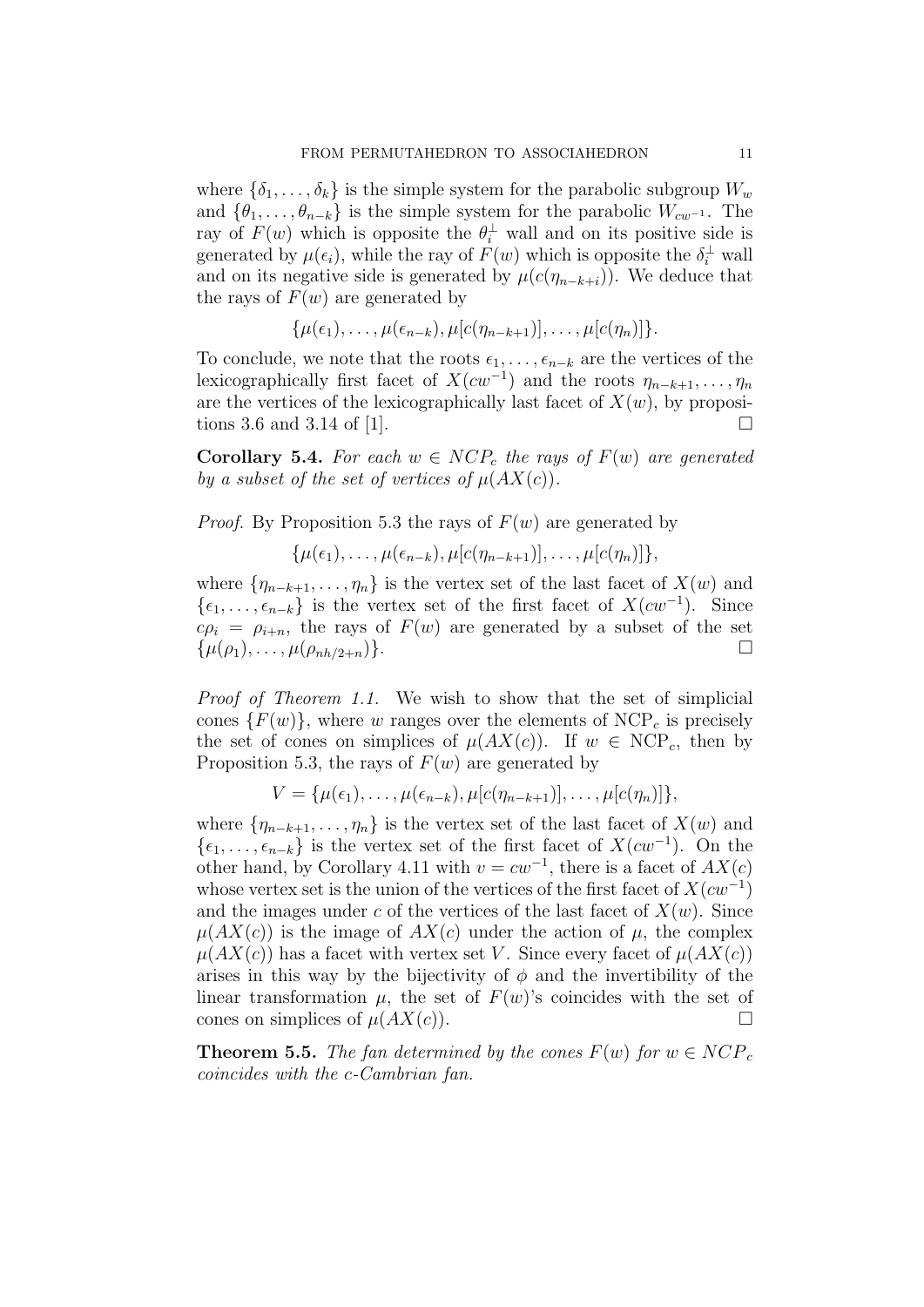*Proof.* The authors of [5] exhibit a linear isomorphism *L* from the *c*cluster fan of a bipartite Coxeter element *c* to the *c*-Cambrian fan. We show that, up to scalar multiple, this map *L* coincides with  $\mu \circ c_+$ . Indeed the map *L* is defined on the basis  $\{\alpha_1, \dots, \alpha_n\}$  by

$$
\alpha_i \mapsto \begin{cases}\n-\omega_i & \text{for } i = 1, \dots, s \\
\omega_i & \text{for } i = s + 1, \dots, n.\n\end{cases}
$$

Here  $\{\omega_1, \ldots, \omega_n\}$  is the dual basis to the basis of coroots  $\{\alpha_i^{\vee}\}\$  where

 $\alpha_i^{\vee} = 2\alpha_i/(\langle \alpha_i, \alpha_i \rangle).$ 

Since we have chosen our simple roots to have unit length, the coroot  $\alpha^{\vee}$  is simply  $2\alpha_i$  and the 'weight'  $\omega_i$  is simply  $(1/2)\mu(\rho_i)$  by section 3 of [2]. However, by (1) and (2) of Section 3 above

$$
c_{+}(\alpha_{i}) = \begin{cases} -\alpha_{i} & \text{for } i = 1, \ldots, s \\ -c(\alpha_{i}) & \text{for } i = s+1, \ldots, n. \end{cases}
$$

Recalling from [2] that

$$
\rho_i = \begin{cases} \alpha_i & \text{for } i = 1, \dots, s \\ -c(\alpha_i) & \text{for } i = s+1, \dots, n. \end{cases}
$$

we see that *L* coincides with  $(1/2)(\mu \circ c_+)$ .

**Example 5.6.** Let *W* be the group  $C_3$  (or  $B_3$ ) of symmetries of the cube in  $\mathbb{R}^3$ . The type  $C_n$  generalised associahedron is known as the cyclohedron. We can choose a simple system

$$
\alpha_1 = (1, 0, 0), \quad \alpha_2 = (\sqrt{2}/2)(0, 1, -1), \quad \alpha_3 = (\sqrt{2}/2)(-1, 0, 1)
$$

so that the dual basis is

$$
\mu(\rho_1) = (1, 1, 1), \quad \mu(\rho_2) = \sqrt{2}(0, 1, 0), \quad \mu(\rho_3) = \sqrt{2}(0, 1, 1).
$$

Here the Coxeter element is the orthogonal transformation defined by  $c(x, y, z) = (-z, x, y)$ , so that  $h = 6$ ,  $nh/2 = 9$  and  $nh/2 + n =$ 12. The complex  $\mu(AX(c))$  is shown in Figure 1, where the 2-sphere has been stereographically projected onto the plane from the point  $(-1, 0, 1)$ . Only the vertices  $\mu(\rho_1)$  and  $\mu(\rho_{12})$  are labelled in the figure, but the other vertices occur consecutively on the dotted polygonal path between the labelled pair. The reflecting hyperplanes intersect the sphere in circles and segments of these circles form the edges of facets of  $\mu(AX(c))$ . The position of a particular hyperplane can be deduced from the fact that  $\rho_i^{\perp}$  passes through  $\mu(\rho_{i+1})$  and  $\mu(\rho_{i+2})$  since

$$
c = R(\rho_{i+2})R(\rho_{i+1})R(\rho_i)
$$
, for  $1 \le i \le 9$ .

The figure also incorporates the map  $\phi' = \phi \circ \mu^{-1}$  defined by the bijection  $\phi$  from section 4. Each  $\mu(AX(c))$  region F' is labelled by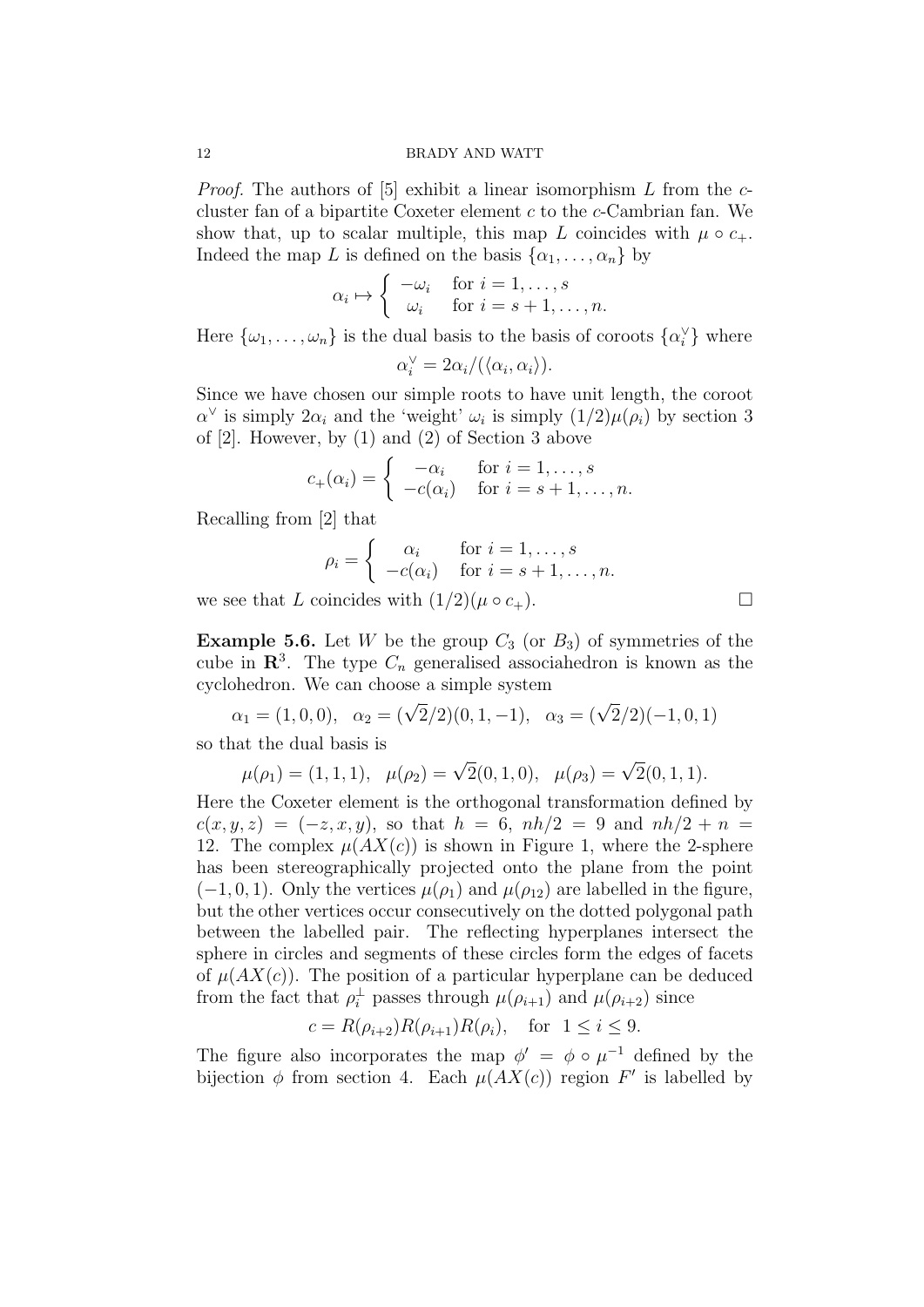a set of integers, the corresponding positive roots forming the simple system for  $c[\phi'(F')]^{-1}$ . Thus the set of integers labelling a region  $F'$ corresponds to a subset of the walls of *F ′* with a wall contributing to the subset if and only if  $F'$  lies on the negative side of the wall.



FIGURE 1. The cyclohedron inside the  $C_3$  permutahedron.

#### **REFERENCES**

- [1] C.A. Athanasiadis, T. Brady, J. McCammond and C. Watt, *h-vectors of generalized associahedra and noncrossing partitions*, Int. Math. Res. Not. 2006, Art. ID 69705, 28 pp
- [2] T. Brady and C. Watt, *Noncrossing Partition Lattices in finite real reflection groups*, Trans. Amer. Math. Soc. 360 (2008), 1983-2005.
- [3] S. Fomin and A.V. Zelevinsky, *Y -systems and generalized associahedra*, Ann. of Math. **158** (2003), 977–1018.
- [4] C. Hohlweg, C. Lange and H. Thomas, *Permutahedra and generalized associahedra*, preprint, math.CO/0709.4241, 2007, 27pp.